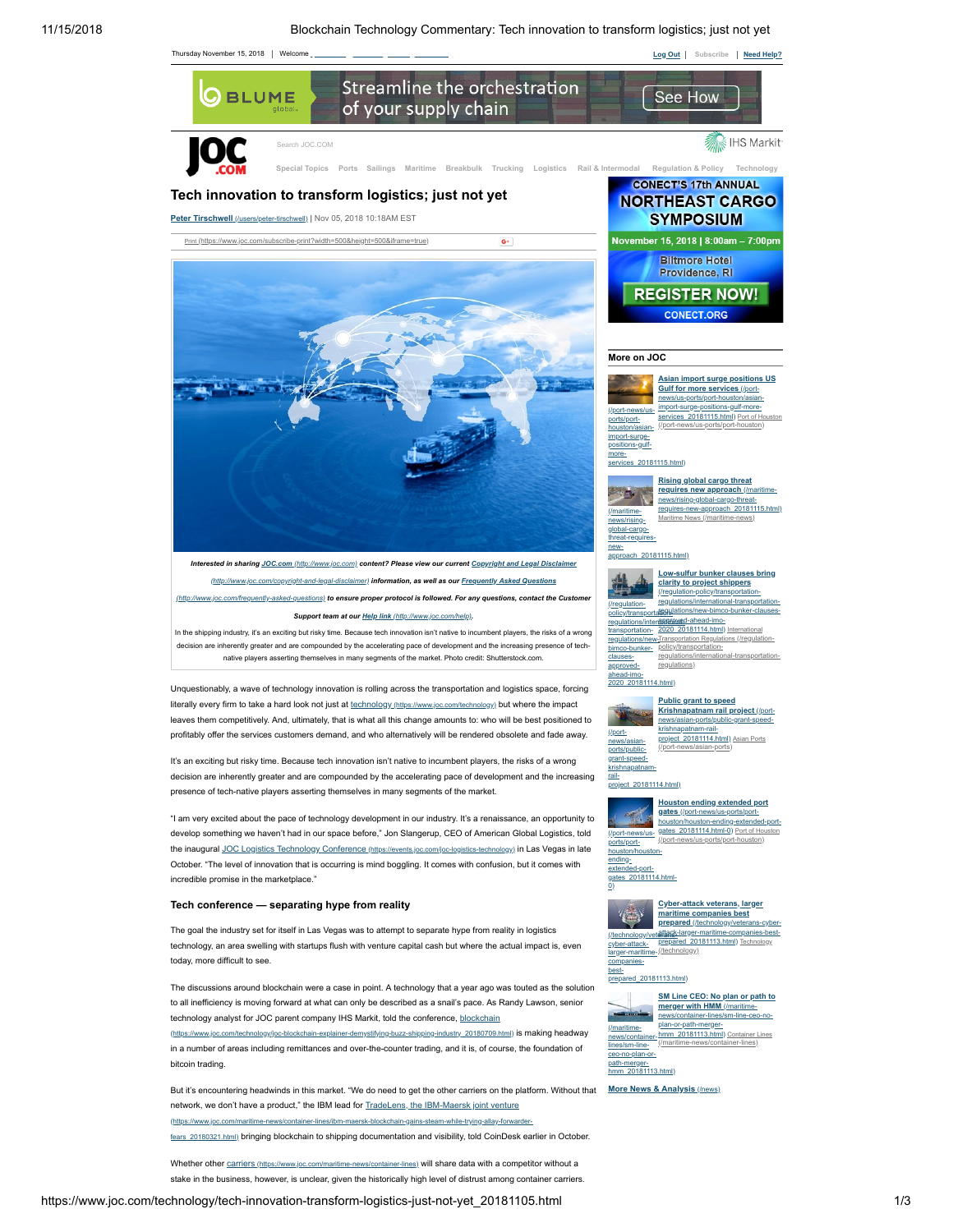# 11/15/2018 Blockchain Technology Commentary: Tech innovation to transform logistics; just not yet

Some have said that to be successful the adaption of any new technology needs to be driven by customers, not vendors.

This recalls how the 'Big Three' automakers forced vendors to submit invoices via electronic data interchange (EDI), providing a major boost to that technology. That's why potentially the biggest blockchain development this year was the Sept. 25 announcement by the big agribusiness players — Archer Daniels Midland, Bunge, Cargill, and Louis Dreyfus — that they will embark on an ambitious collaboration "to standardize and digitize global agricultural shipping transactions for the benefit of the entire industry."

Participants in a blockchain panel in Las Vegas were asked to look 10 years out and guess at the level of blockchain adoption in this market. The response was unenthusiastic, with most saying it would be limited to specialized cargoes or scenarios but was unlikely to be used universally.

That said, large players such as forwarder BDP International see promise in the technology, having investigated it this year and concluding that in regard to digitizing bills of lading, it could hold considerable promise. BDP is engaged in a proof of concept with the blockchain start-up CargoX (https://www.joc.com/technology/blockchain-prin costs\_20180823.html) that was described at the conference.

# **While blockchain inches ahead, other tech progresses more quickly**

But if blockchain is inching forward, other developments are progressing more quickly. Among them is the aggregation of multiple data sets that are being collected simultaneously through application programming interfaces (APIs) and put to use in new ways that enable artificial intelligence (AI). This is core to the interest in startups such as project44 and Crux Systems, which are figuring out ways of bringing data sets together to unearth new value for supply chains. That, in turn, raises new questions about data quality.

"EDI isn't going away any time soon, but there will be an opportunity to leverage more sources of information via web services or APIs, allowing you to get data in a more real-time way, and that is opening up more possibilities like machine learning," Jason Kerner, vice president of solutions engineering at project44

[\(https://www.joc.com/technology/convoy-project44-ride-ramp-freight-tech-investment\\_20181001.html\)](https://www.joc.com/technology/convoy-project44-ride-ramp-freight-tech-investment_20181001.html), told the JOC Logistics Technology Conference. He said that in the ocean container space it's possible to tap into data from AIS ship positioning, traditional carrier EDI messages, and terminal operating systems, which sometimes conflict with each other, "but if you can leverage multiple sources of data and use logic to get rid of the garbage, you can begin to get really interesting information" related to visibility, he said.

But if there is an overall point, it's that technology-led transformation is coming. It just isn't here yet. Only a handful of organizations at this point are creating value from AI or machine learning and fewer still from blockchain. Much more will come.

*Interested in sharing JOC.com [\(http://www.joc.com\)](http://www.joc.com/) [content? Please view our current Copyright and Legal Disclaimer](http://www.joc.com/copyright-and-legal-disclaimer) (http://www.joc.com/copyright-and-legal-disclaimer) information, as well as our Frequently Asked Questions (http://www.joc.com/frequently-asked-questions) [to ensure proper protocol is followed. For any questions, c](http://www.joc.com/frequently-asked-questions)ontact the Customer Support team at our Help link [\(http://www.joc.com/help\)](http://www.joc.com/help).*

*Contact Peter Tirschwell at [peter.tirschwell@ihsmarkit.com](mailto:peter.tirschwell@ihsmarkit.com)* (mailto:peter.tirschwell@ihsmarkit.com) *and follow him on Twitter:@petertirschwell* [\(http://www.twitter.com/PeterTirschwell\)](http://www.twitter.com/PeterTirschwell)*.*

hnology (/technology) [International Logistics \(/international-logistics\)](https://www.joc.com/international-logistics) [International Logistics \(/international-logistics\)](https://www.joc.com/international-logistics) › [Logistics Providers \(/international-logistics/logistics-providers\)](https://www.joc.com/international-logistics/logistics-providers) [International Logistics \(/international-logistics\)](https://www.joc.com/international-logistics) › [Logistics Technology \(/international-logistics/logistics-technology\)](https://www.joc.com/international-logistics/logistics-technology)<br>Maritime News (/maritime-news) › Container Lines (/maritime-news/container-lines) [Maritime News \(/maritime-news\)](https://www.joc.com/maritime-news) › [Container Lines \(/maritime-news/container-lines\)](https://www.joc.com/maritime-news/container-lines)<br>[Africa \(/geography/africa\)](https://www.joc.com/geography/africa)<br>[Asia \(/geography/asia\)](https://www.joc.com/geography/asia)<br>Australia/Oceania ((geography/australiaoceania) <u>[Europe \(/geography/europe\)](https://www.joc.com/geography/europe)</u><br>Middle East <u>(/geography/middle-east)</u> [North America \(/geography/north-america\)](https://www.joc.com/geography/north-america)

## **More Breaking Technology News**

[South America \(/geography/south-america\)](https://www.joc.com/geography/south-america)



maritime-companies-bestprepared\_20181113.html) **Cyber-attack veterans, larger maritime companies best prepared** (/technology/veterans [attack-larger-maritime-companies-best](https://www.joc.com/technology/veterans-cyber-attack-larger-maritime-companies-best-prepared_20181113.html)prepared\_20181113.html)

**New blockchain consortium rivals IBM-Maersk's TradeLens** [\(/technology/new-blockchain](https://www.joc.com/technology/new-blockchain-consortium-rivals-ibm-maersk%E2%80%99s-tradelens_20181106.html)consortium-rivals-ibm maersk%E2%80%99stradelens\_20181106.html)

**CEVA to take lead on CMA CGM freight management** [\(/technology/ceva-taking-over-cma-cgm](https://www.joc.com/technology/ceva-taking-over-cma-cgm-freight-management_20181025.html)ht-20181025.html



ocean-freight-invoicingaccuracy\_20181113.htm **Tech deficiency hurting ocean freight invoicing accuracy** [\(/technology/tech-deficiency-hurting](https://www.joc.com/technology/tech-deficiency-hurting-ocean-freight-invoicing-accuracy_20181113.html)ocean-freight-invoicingaccuracy\_20181113.html)

**INTTRA to be acquired by [manufacturer-focused](https://www.joc.com/technology/inttra-be-acquired-manufacturer-focused-software-provider_20181022.html) software provider** (/technology/inttra-be-acquired manufacturer-focused-softwareprovider\_20181022.html)

**Hurdles make blockchain slow burn for container shipping** (/technology/blockchain-and-contain-



startup-funding-boom murky\_20181112.html) **Shipper benefit from logistics start-up funding boom murky** [\(/technology/shipper-benefit-logistics](https://www.joc.com/technology/shipper-benefit-logistics-startup-funding-boom-murky_20181112.html)startup-funding-boom murky\_20181112.html)

**Machine learning tech uncovers scarce US truck capacity** (/technology/machinelearning-tech-uncovers-so capacity\_20181107.html)

**Flexport's ascent raises valuation and volume questions**

[\(/technology/flexport%E2%80%99s-](https://www.joc.com/technology/flexport%E2%80%99s-ascent-raises-valuation-and-volume-questions_20180918.html)



**Get the global** 

28CFA7EA8357&AffiliateData=W181108HP)<br>[\(https://onlinexperiences.com/Launch/QReg/ShowUUID=C132F5B9-](https://onlinexperiences.com/Launch/QReg/ShowUUID=C132F5B9-51C3-4CD1-B06D-28CFA7EA8357&AffiliateData=W181108HP)<br>51C3-4CD1- Rev 8, 2018 10:00AM EST 51C3-4CD1- **B06D-**<br>28CEA7EA8357& 28CFA7EA8357&A**ffiliateDataeWd@440&hilp)**ping-<br>outlook-managi<u>ng-future)</u> h/QReg/ShowUUID=C132F5B9-51C3-4CD1-B06D-**LEARN MORE »**



|            | <b>Digital Data &amp; Standards: The</b>                                                              |
|------------|-------------------------------------------------------------------------------------------------------|
|            | <b>Blockchain Glue</b>                                                                                |
|            | (https://onlinexperiences.com/Launch/QReg/ShowUUID=487F345A-                                          |
|            | BF54-4466-848D-                                                                                       |
|            | 85AF1C3DDAD9&AffiliateData=W181127hp)<br>(https://onlinexperiences.com/Launch/QReg/ShowUUID=487F345A- |
|            |                                                                                                       |
| BF54-4466- | Nov 27, 2018 2:00PM EST                                                                               |
| 848D-      | LEARN MORE » (/webcast/digital-                                                                       |
|            | 85AF1C3DDAD9&Affiliate@atamMś1Bibb2Zhain-glue)                                                        |



### **White Papers**

**Supply Chain & Logistics** SAMSUNG **Intelligence in the Age of AI, IoT and Blockchain SAMSUNG SDS** [\(https://subscribe.joc.com/samsung\\_aug13/\)](https://subscribe.joc.com/samsung_aug13/) [\(https://subscribe.joc.com/samsung\\_aug13/\)](https://subscribe.joc.com/samsung_aug13/) **LEARN MORE »** /whitepaper/supply [logistics-intelligence-age-ai-iot-](https://www.joc.com/whitepaper/supply-chain-logistics-intelligence-age-ai-iot-and-blockchain)and-blockchain)

**Make Global Supply Chain** 的 C.H. ROBINSON

(https://subscribe.jo**l-EARN MOBE**iAsonjuly18/)<br>Whitepaper/make-global-**More Effective with Internet of Things** ionjuly18/)

[supply-chain-more-effective](https://www.joc.com/whitepaper/make-global-supply-chain-more-effective-internet-things)t-things)

**[More Whitepapers](https://www.joc.com/whitepapers)** (/whitepapers)

**Podcasts**



annual-review-outlook-railperspective)

**2018 Annual Review & Outlook: Rail Perspective** [\(/podcast/2018-annual-review](https://www.joc.com/podcast/2018-annual-review-outlook-rail-perspective)outlook-rail-perspective)

**LEARN MORE »** (/podcast/2018 [annual-review-outlook-rail](https://www.joc.com/podcast/2018-annual-review-outlook-rail-perspective)perspective)

https://www.joc.com/technology/tech-innovation-transform-logistics-just-not-yet\_20181105.html 2/3